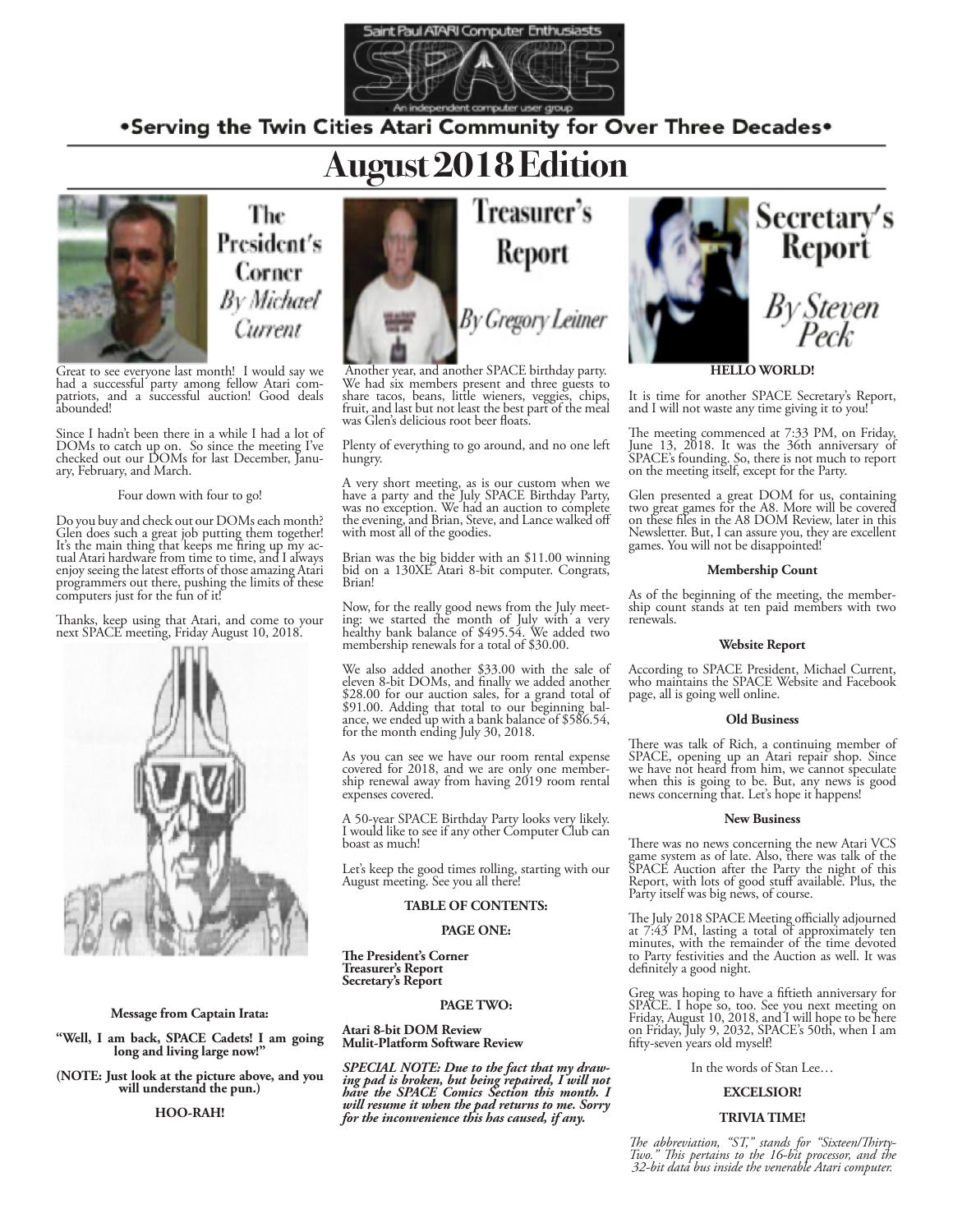

### Atari 8-bit **DOM Review** By Steven Peck

Welcome to the latest Atari 8-bit DOM Review, for the month of August 2018. This is going to be a short Review (sorry about that), because there are only two files (which are games) in the DOM this time. So, let's get cracking on it. Here we go!

### **SIDE A:**

### **Stunt Car Racer**

This game is a Commodore 64 port-over to the Atari 8-bit computer line. It was converted by the venerable Fandal and his friend Ingendwer. It is an improved version from the Commodore, with a better frame rate and sound improvements.

This is a VERY good game. It can be hard to play, but it redeems itself. I love the 3D graphics and the simulated track you drive your stunt car on. I give this game a real thumbs-up. It isn't too shabby, and I recommend that you folks play it!

Kudos, Fandal and Irgendwer, for a job well done.

#### **SCORE:**

| Graphics:<br>Animation:<br>Gameplay:<br>Sound: | 9<br>8<br>9<br>٠, |  |
|------------------------------------------------|-------------------|--|
| <b>TOTAL:</b>                                  | 35/40             |  |
|                                                | <b>SIDE B:</b>    |  |
|                                                | Lord of the Orb   |  |

This game is a real challenge, and I mean that in a good way. You have to conserve energy in a laby- rinth-like dungeon, finding treasure and avoiding the evil denizens of the dungeon. You have darts, but they are a slimited as your energy.

However, you can find rings that replenish your health. They, of course are limited as well. You hav eto find keys to open treasure rooms and, ultimate- ly, the room to the Orb. The Orb is in four pieces. There are four levels, all are challenging.

Complete the Orb and you complete the game. Lose your energy, and it is game over for you.

This version of the game is redone by Xaver. It is an improved 2017 version of the original Jose R. Suarez classic. Both versions are extremely difficult.

Lord of the Orb is so challenging, it becomes ex- tremely addictive. I like that in a game. It engages you to do more and strive to do better. Great im- provement, Xaver! Very commendable. KUDOS!

### **SCORE:**

| <b>Graphics:</b><br>Animation:<br>Gameplay:<br>Sound: | 10<br>я |  |
|-------------------------------------------------------|---------|--|
| <b>TOTAL:</b>                                         | 34/40   |  |

NOTE: From now on, and to give credit to where credit is due, I will mention the programmers who have done such a great job creating there DOM files. Sorry for the inconvenience of not mention them before. I will rectify that from now on.

This concludes the Atari 8-bit DOM Review. Carpe Diem, fellow Atarians. See you soon! Thanks.

### **Multi-Platform Software Review**

*By Steven Peck*

Here are are, back with another Multi-Platform Software Review! So, let's get going on that and I hope that you enjoy it.

### **Atari 2600/7800: Desert Falcon**

Both versions of this game are the same, so, since they are the same title, I will review two systems at the same time. in Desert Falcon, you play the Pharoah's Royal Falcon, who has to take back the Royal Jewels from evil creatures!

There are a motley group of nasties: Fiery pots, scar- ab beetles, flying creatures, and a Howling Sphinx at the end of each level. Blast the Sphinx's face off and you go to a bonus round.

Collect hieroglyphics along the way, and you can receive points, recite magic spells to destroy your enemies, or recite a spell that shackles you to the ground! This can be a difficult game, and both ver- sions are good.

Although the 7800 version is better in looks, both versions play the same. The main difference is graphics. The sound is the same on both versions. It can be difficult in different settings, but usually on the Easy setting it is no worry.

I will tally the score:

| <b>SCORE:</b>                         |                       |  |
|---------------------------------------|-----------------------|--|
| Graphics:                             |                       |  |
| <b>2600 Version:</b><br>7800 Version: | $\frac{7}{8}$         |  |
| <b>Animation:</b>                     |                       |  |
| 2600 Version:<br>7800 Version:        | 8<br>8                |  |
| Gameplay:                             |                       |  |
| 2600 Version:<br>7800 Version:        | 7<br>7                |  |
| Sound:                                |                       |  |
| 2600 Version:<br>7800 Version:        | 6<br>6                |  |
| <b>TOTAL:</b>                         |                       |  |
| 2600 Version:<br>7800 Version:        | 28/40<br><b>29/40</b> |  |

### **Atari 5200/XLXE: Pengo**

The arcade classic, Pengo, stars a little penguin fighting creatures called Snow-Bees, which can be crushed by ice blocks. If they are against the screen borders, the walls surrounding the screen, and you push the wall, they can be stunned and killed.

There are also three special blocks, called Diamond Blocks. Line them up against the wall, you get 5,000 points. Line them up by themselves, which is harder, and you will get 10,000 points.

The faster that you complete a stage, the more bo- nus points. The levels are timed.

Pengo is a cool game, no pun intended. It is fun and close the the arcade version in looks. Both games are the same, so they look and sound exactly alike. With that, I will tally the marks.

### **SCORE (for both versions):**

| Graphics:         |   |
|-------------------|---|
| <b>Animation:</b> |   |
| Gameplay:         | 8 |
| Sound:            | q |
|                   |   |

### **TOTAL: 31/40**

### **Atari ST/TT/Falcon: Crystal Castles**

Bentley Bear is back, this time on the Atari 16/32 computers. He has to travel through thirty-seven castles, collecting gems and avoiding evil trees, kill- er bees, crystal balls, ghosts, skeletons, gem eaters, etc., including Berthilda the Witch.

### Fun day for Bentley, isn't it?

Well, he does have a defense. He can wear the Mag-<br>ic Hat, which makes him invincible. By the way, he can also kill Berthilda with it and gain 3,000 points. He can also kill gem eaters, while they are eating gems, and get 500 points per gem eater.

However, he cannot touch them otherwise. He cannot kill them while they are eating gems as he is wearing the Magic Hat. Also, after Level 9, if poor Bentley does not get a Magic Hat in time, it will turn into an evil Crystal Ball. Joy!

Although the graphics are not the same in the ST version of this game, as the arcade, the level layout is the same. There are changes in the graphics, but everything is laid out basically the same way. It is almost exactly like the arcade in many aspects.

Great game, though, and one of my all time favor- ites. Basically, it is Pac-Man in 3D perspective. It is definitely fun to play, even if it isn't fun for Bentley. I will tally the score.

### **SCORE:**

| Graphics:         | 7  |
|-------------------|----|
| Gameplay:         | 10 |
| <b>Animation:</b> | 8  |
| Sound:            | 7  |

### **TOTAL: 32/40**

#### **Atari Lynx/Jaguar CD: Blue Lightning**

Basically, this is Atari's answer to After Burner. You fly a fighter jet and bomb eneny targets. It is pretty cool, and the Jag has better graphics, granted. I think that the Lynx version plays somewhat better, though. It seems more fun.

Sorry, Jag lovers, but advanced graphics, video, and sound do not always make a game. Both games are fun, for sure, but the Lynx is a little better then the Jaguar here in gameplay, methinks. The Jaguar ver- sion stands out as more of a storyline, though.

You have more missions in the Jag version, and the FMV looks nice. But, the Jag version needs some- what more. I will tally this one now.

### **SCORE:**

**Graphics:**

| Lynx:<br>Jaguar:  | $\frac{7}{7}$ |
|-------------------|---------------|
| <b>Animation:</b> |               |
| Lynx:<br>Jaguar:  | 6<br>6        |
| Gameplay:         |               |
| Lynx:<br>Jaguar:  | $\frac{9}{7}$ |
| Sound:            |               |
| Lynx:<br>Jaguar:  | $\frac{7}{9}$ |
| <b>TOTAL:</b>     |               |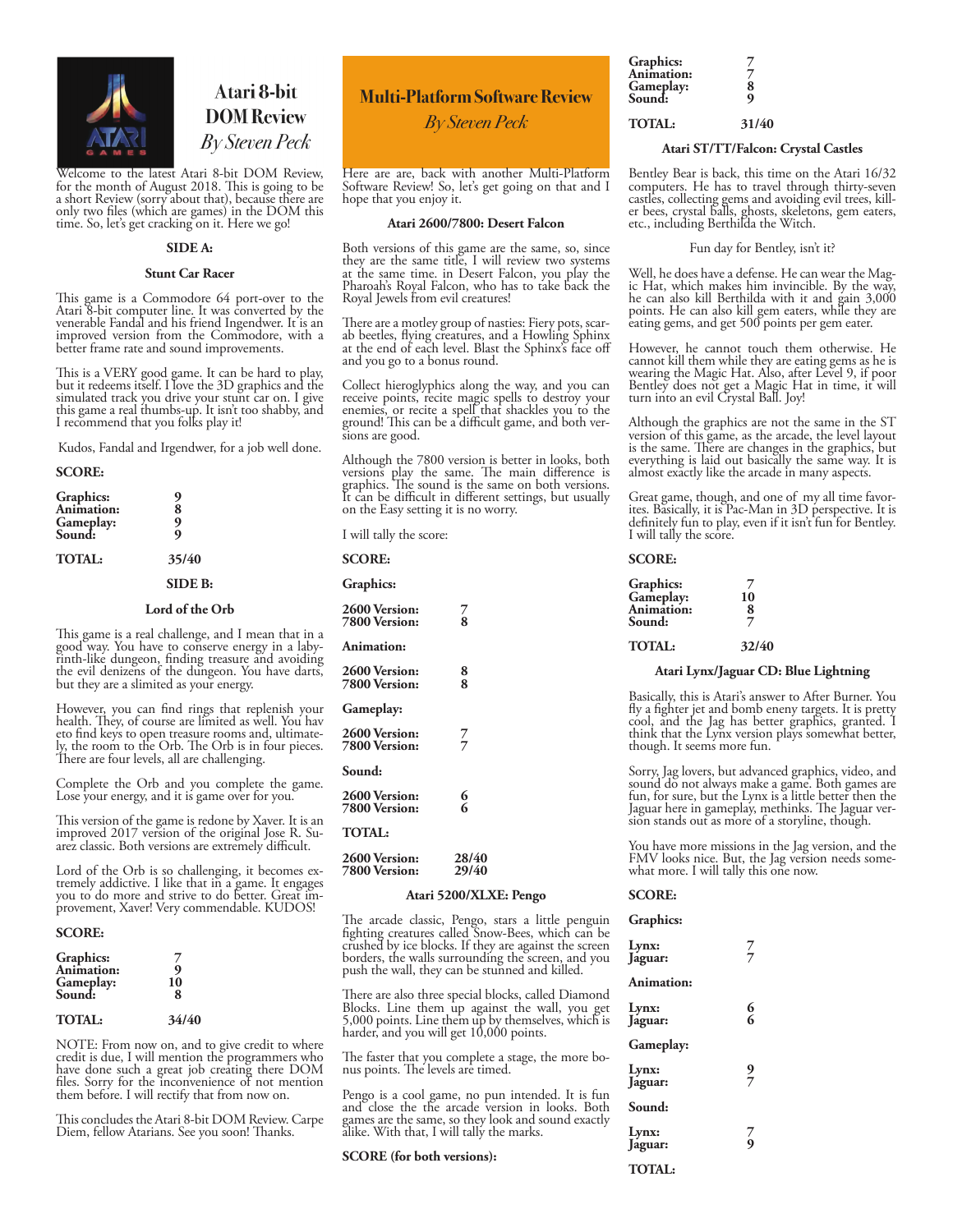

Well, this concludes this month's Multi-Platform Software Review. I will be back soon. Carpe Diem, folks, and thanks!





# *The next SPACE meeting is on Friday, August 10, 2018, at 7:30 PM.*

*We hope to see you there. Thanks!*